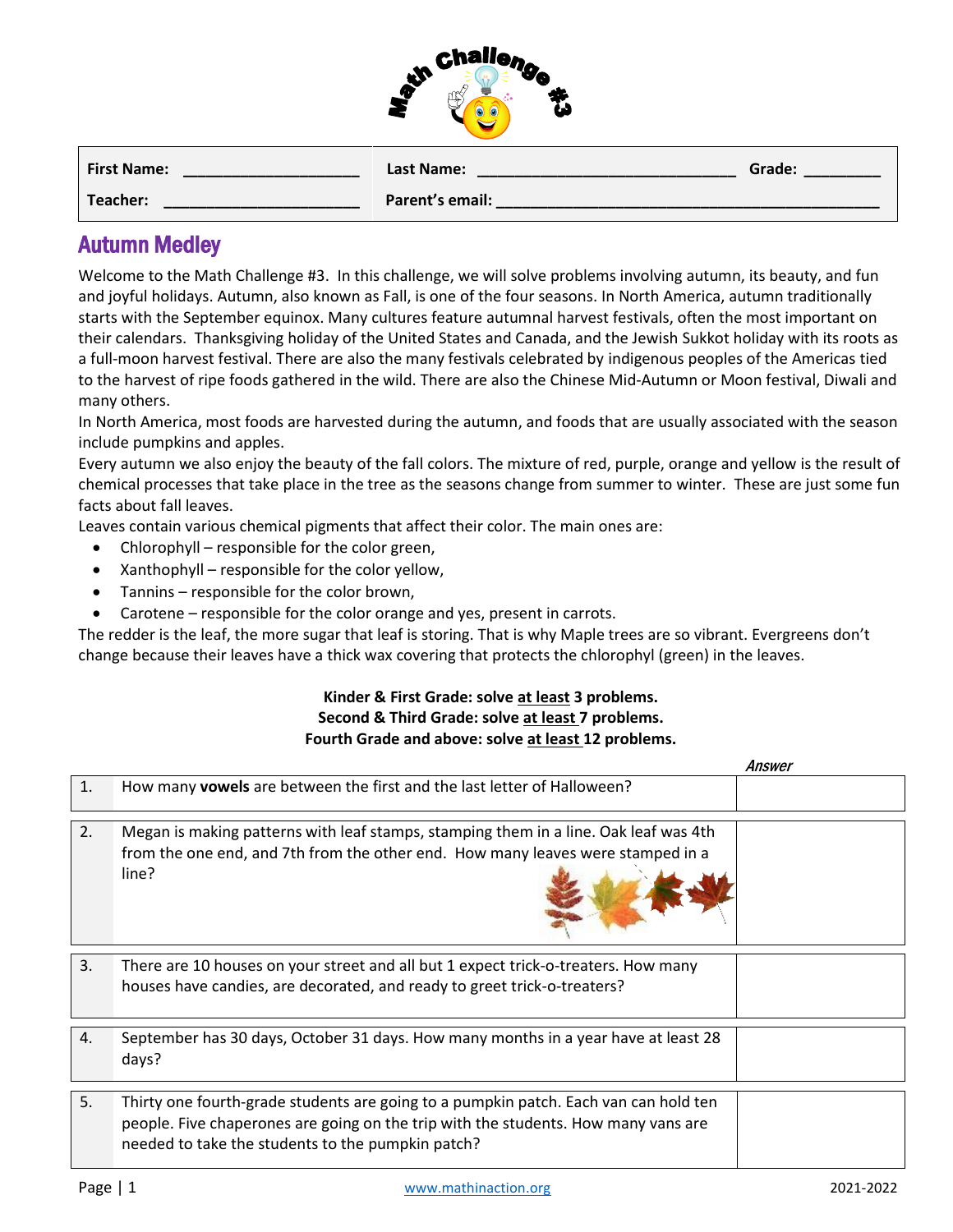|     | cider can fill 10 cups. They are selling each cup for 50 cents. If<br>they sell 3 pitchers full of apple cider, how much money they<br>make from selling the apple cider?                                                                                                                                      |          |
|-----|----------------------------------------------------------------------------------------------------------------------------------------------------------------------------------------------------------------------------------------------------------------------------------------------------------------|----------|
| 7.  | At the Halloween parade there were 12 creatures with horns: unicorns, two-horned<br>bisons, and three-horned deer. Together there are a total of 25 horns. If there are 2<br>unicorns, how many two-horned bisons and how many three-horned deer are in the<br>Halloween parade? Hint: try to guess and check. |          |
| 8.  | You enter an elevator and go up 5 floors, then down 3<br>floors, up 8 floors, down 10 floors, up 5 floors, and then<br>down 7 floors. You are then on the ground floor. On what<br>floor, did you get on? Hint: work backwards                                                                                 |          |
| 9.  | How many ghosts are in the haunted house?<br>Here are some clues:<br>There are more than the number of days in October<br>There are less than the product of 7 and 5<br>The answer is an odd number                                                                                                            |          |
| 10. | Lisa's mom went to buy some treats and toys for Halloween. Treats were on sale; each<br>bag cost \$12. Toys were also on sale; each toy cost \$7. Lisa's mom spent exactly \$100<br>at the store.<br>How many bags of Halloween treats did she buy?<br>а.<br>How many toys did she buy?<br>b.                  | а.<br>b. |
| 11. | Find the total weight of the hat, pumpkin and cat in the picture below:<br>20kg<br>10kg                                                                                                                                                                                                                        |          |
|     | 24ko                                                                                                                                                                                                                                                                                                           |          |

6. Marsha and Vicki are selling apple cider. Each pitcher of apple